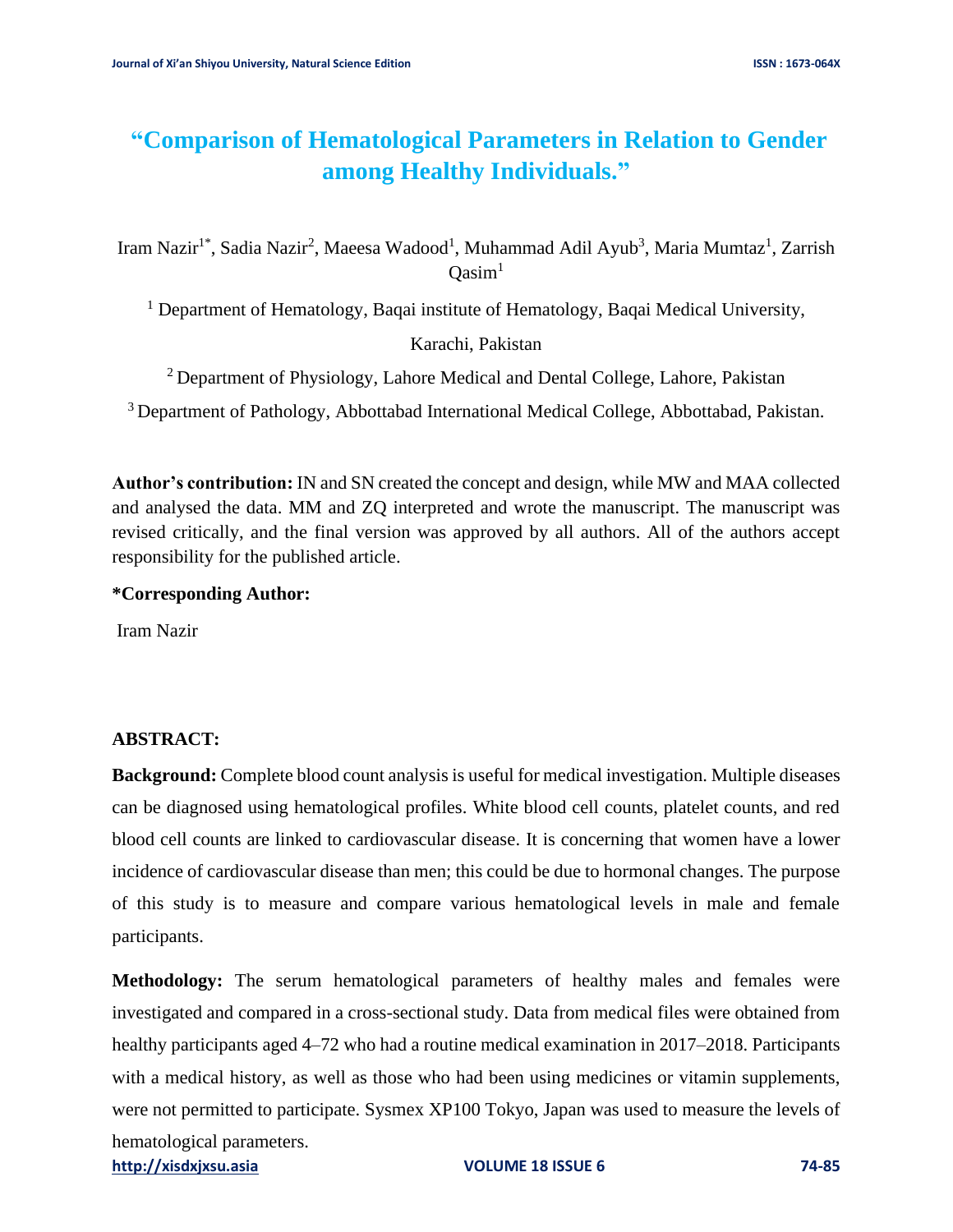**Results:** In total, 240 people met the inclusion criteria. The gender difference revealed that Hb, RBC, MCV, MCH, MCHC, WBC, and platelet levels were significantly higher ( $p<0.001$ ) in men as compared to women.

**Conclusion:** Our findings would serve to apprise presently available data pertaining to blood parameters, gender variation was observed.

*Index Terms***:** Hemaglobin, RBC, WBC, MCV, MCH, MCHC, platelet, gender and healthy

### **INTRODUCTION**

The most basic laboratory blood tests is a complete blood count. Hematological parameters analysis is the most common diagnostic procedure used to establish a diagnosis of a variety of diseases. It can be used for preoperative assessment and periodic health inspections. Even in seemingly healthy people, the values of hematological parameters are valuable for a variety of reasons.

**[http://xisdxjxsu.asia](http://xisdxjxsu.asia/) VOLUME 18 ISSUE 6 74-85** Multiple key hematological indices, including White Blood Cell (WBC) count and Platelet (PLT) count, have been linked to atherosclerotic diseases and cardiovascular diseases [\(Hou et al., 2013,](#page-10-0) [van der Bom et al., 2009\)](#page-11-0). Alteration in the hemogram, could thus play a significant role in meaningful clinical risks. According to randomized trials, age and gender are the most important determinants of hematological indices' heterogeneity [\(Bain, 1996,](#page-10-1) [Biino et al., 2011\)](#page-10-2). Sex, age,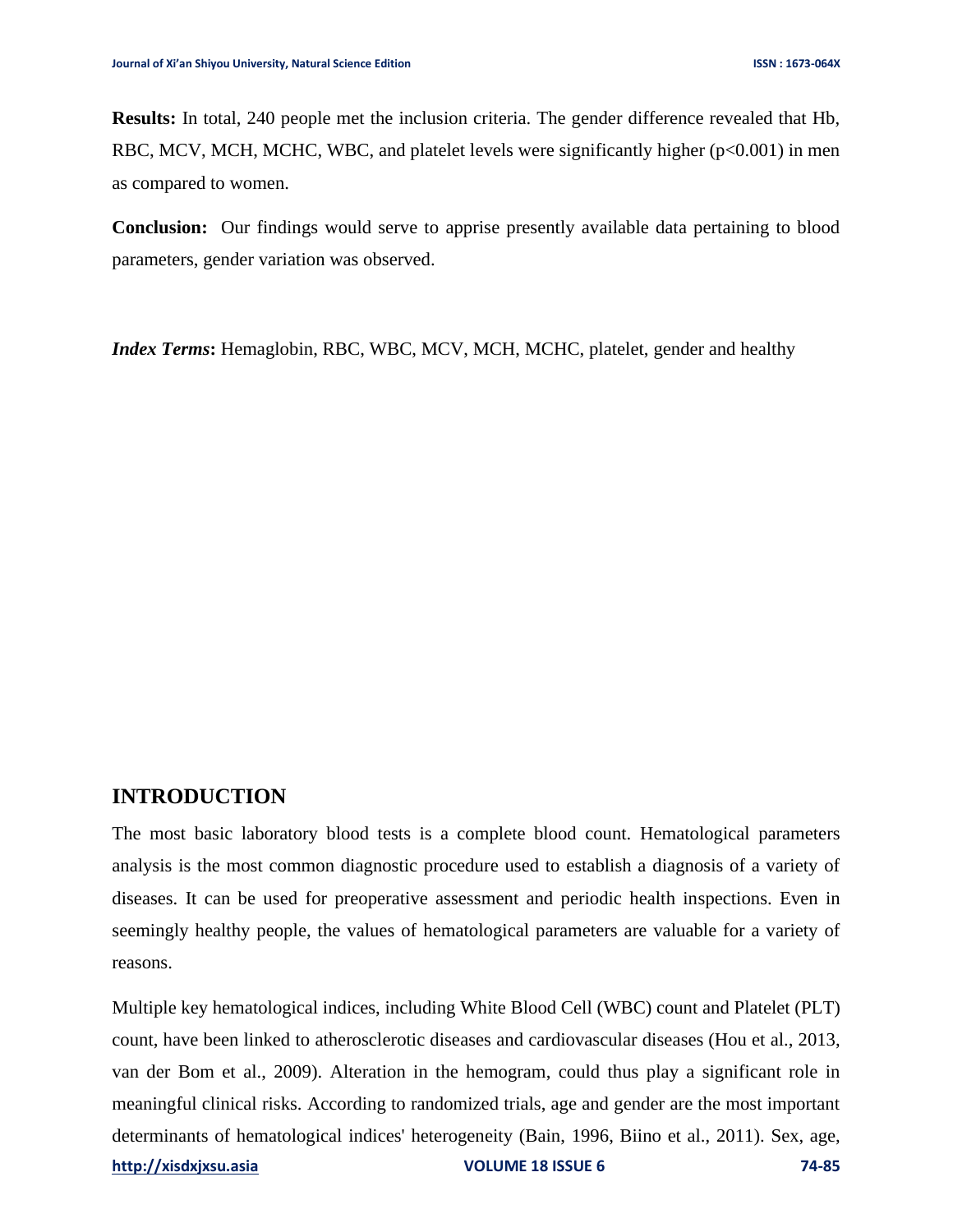genetic makeup, pregnancy, ethnicity, and previous exposure to environmental pathogenic organisms are all factors that influence hematologic levels [\(Al-Jafar, 2016,](#page-10-3) [Zeh et al.,](#page-11-1)  [2012\)](#page-11-1). Although age and gender are the two most commonly used partitioning determinants, hematologic variations are also observed during pregnancy [\(Kaur et al., 2014\)](#page-10-4).

Reference levels are critical for observing pathophysiological variations after infection or disease, as well as after administering drugs in therapeutic or clinical interventions and vaccine studies[\(Mine et al., 2012\)](#page-10-5). Because diseases like malaria and HIV/AIDS affect hematological levels in different aspects, blood samples for full blood counts (FBCs) are now routinely analyzed to look for variations that could be caused by these diseases[\(Al Qouzi et al., 2002\)](#page-10-6).

We sought to see how Hemoglobin (Hb), hematocrit (Hct), Mean Corpuscular Volume (MCV), Mean Cell Hemoglobin (MCH), Mean Cell Hemoglobin Concentration (MCHC), Red Cell Count (RBC), White Blood Cell (WBC) and platelet counts change with age and gender in our region from birth to adulthood.

The goal of the cross-sectional study in the context mentioned above was to evaluate and compare the impact of gender on hematological parameters such as Hb, RBC, MCV, MCH, MCHC, WBC, and Platelet count.

#### **MATERIAL AND METHODS:**

Since May 2017 to April 2018, a cross-sectional study was performed. The study was conducted at Baqai Medical University in Karachi. The samples were obtained from 240 apparently normal participants from different portions of Karachi. Children ( $n = 50$ ), ages 4 to 12, adults ( $n = 118$ ), ages 13 to 55, and the elderly  $(n = 72)$ , ages 56 to 72, were among the respondents. Each age category was then divided into two gender categories: male and female. Prior signing the written approval, all respondents were thoroughly informed about the purpose. The study was approved by the Ethics Committee of Baqai Medical University in Karachi (Reference No. BMU-EC/2017- 04).

#### **[http://xisdxjxsu.asia](http://xisdxjxsu.asia/) VOLUME 18 ISSUE 6 74-85**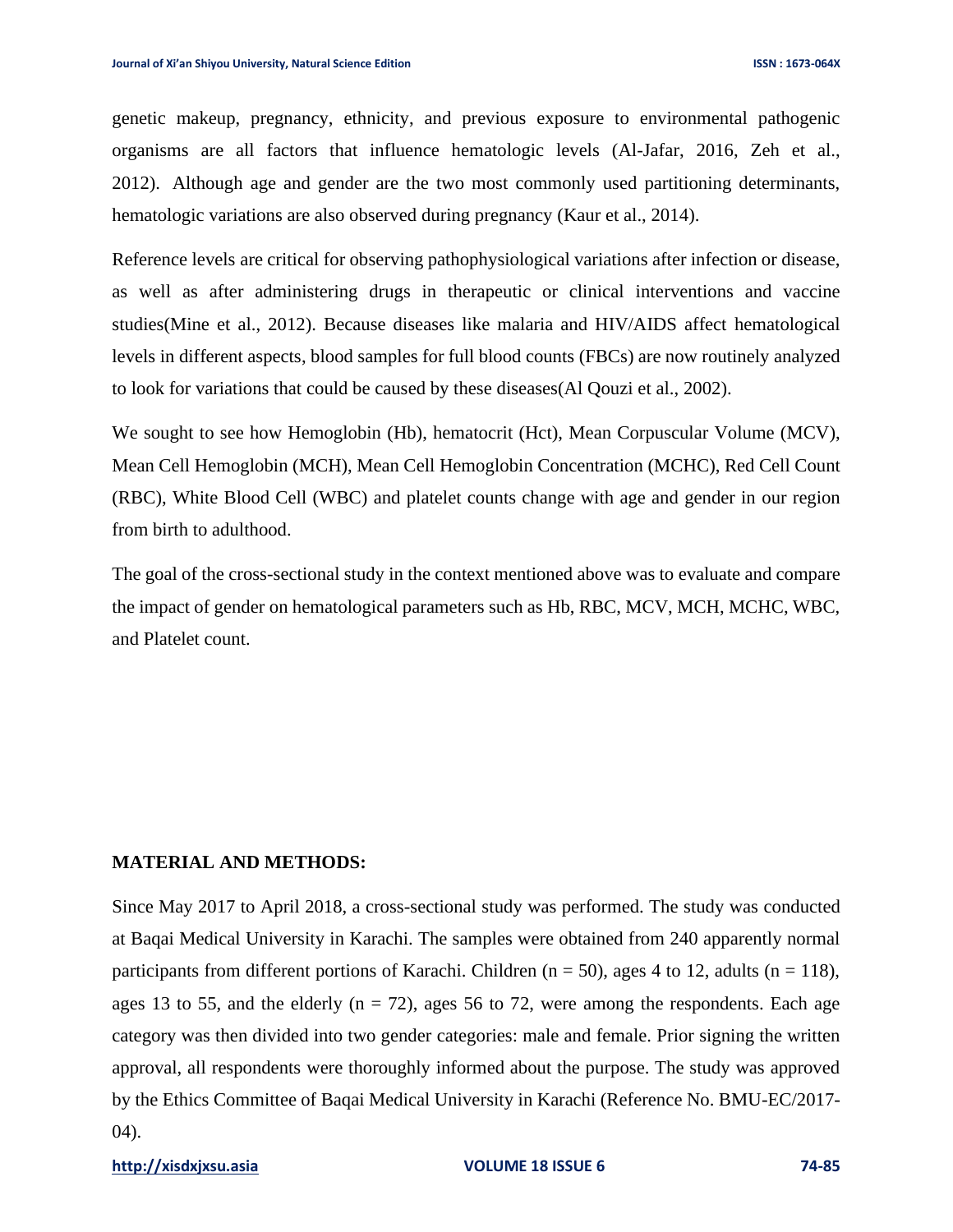In order to determine the participant's health status, a detailed history was taken. The following factors were considered: age, gender, height, weight, medical history, smoking, use of multivitamin supplements, and gestational stage. The study excluded people who used supplements, alcohol, proton pump inhibitors, malabsorption syndrome, kidney diseases, smoking, metabolic disorders, liver disease, cancers, hemorrhage, recent transfusion, gastrointestinal surgery, any debilitating illness, pregnancy, lactation, and strict vegetarians. "To assess dietary intake, including food and beverages, a food frequency questionnaire (one pen-and-paper form) was used."

Fasting venous blood samples of 10mL were collected using aseptic techniques. A comparable amount of blood was transmitted to purple top vacutainers with Ethylenediaminetetraacetic acid. The tubes were stored cold and away from light. Serum was extracted within an hour of collection by centrifugation (2000 rpm, 10 min) and transmitted to aliquots that were stored at  $-20^{\circ}$ C until analysis. Before being evaluated, whole blood samples were kept at 4°C for 2 hours. The complete blood count (CBC) of all samples was evaluated using the automated cell analyzer Sysmex XP100 Tokyo, Japan.

The statistical analysis was accomplished by using Statistical Package for Social Sciences (SPSS) version 20.0. Data was compiled as mean  $\pm$  standard deviation. Independent t test and 1 way analysis of variance (ANOVA) with post hoc test was applied to examine the differences among the groups. Association of parameters was determined by Pearson correlation coefficient. P value of <0.05 was considered significant for all of the analyses.

## **RESULTS:**

A total of 240 individuals were included. The study participants' characteristics were shown in table 1. Mean age (years) of males (n=128) and females (n=112) was  $40.5 \pm 20.9$  and  $34.68 \pm 20.96$ , respectively.

| <b>Variables</b> | <b>Measure of the</b><br>difference | <b>Males</b><br>$(n = 128)$ | <b>Female</b><br>$(n = 112)$ | p- value |
|------------------|-------------------------------------|-----------------------------|------------------------------|----------|
| Age $(y)$        | Mean $\pm$ SD                       | $40.5 \pm 20.88$            | $34.68 \pm 20.96$            | 0.03     |
| Hb(g/dl)         | $Mean \pm SD$                       | $14.2 \pm 1.03$             | $13.3 \pm 1.01$              | ${<}001$ |

**Table 1: Baseline characteristics of study population**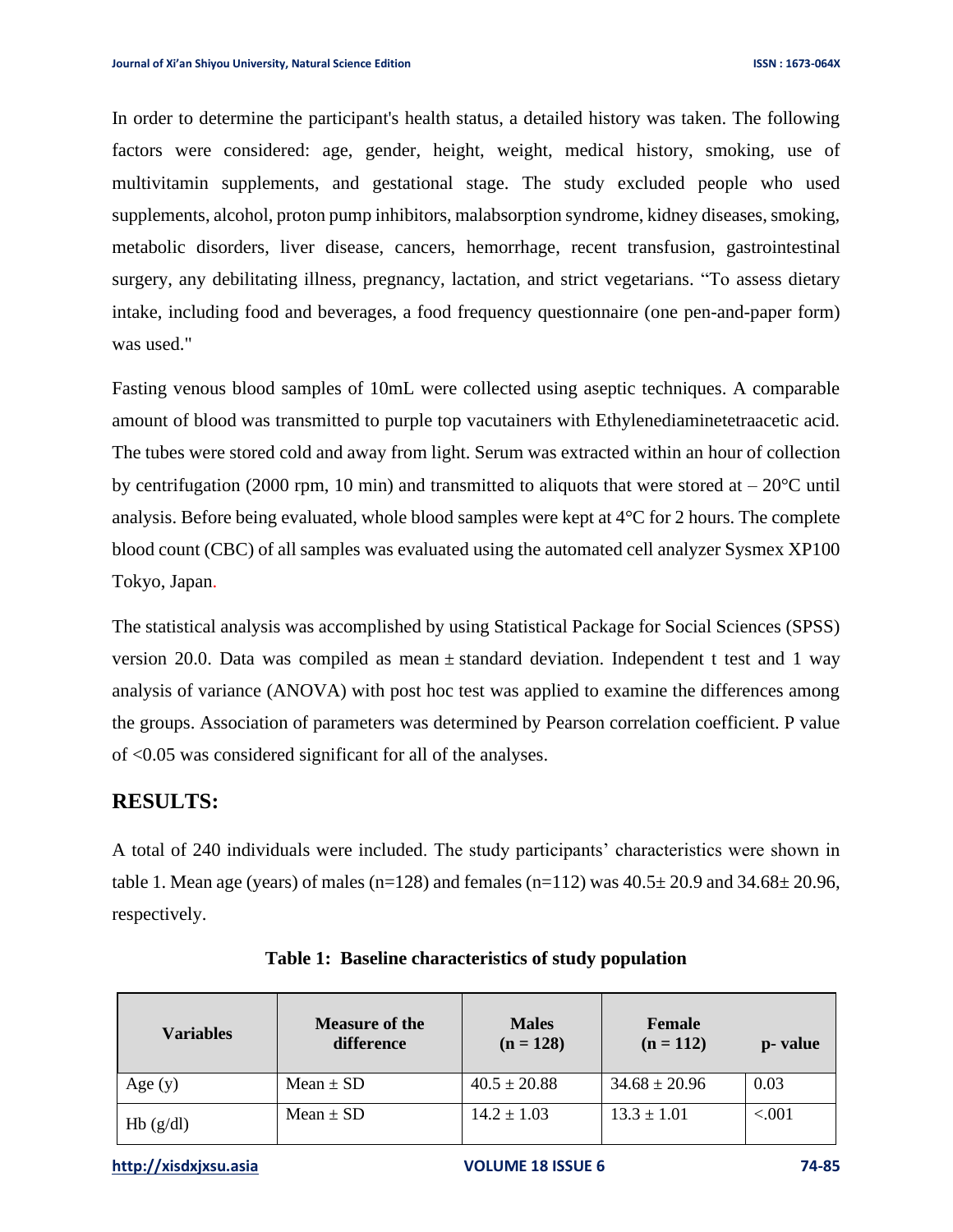| Hct(%)                   | Mean $\pm$ SD | $43.9 \pm 3.08$ | $42.1 \pm 3.19$ | < 0.001 |
|--------------------------|---------------|-----------------|-----------------|---------|
| $RBC(x10^{12}/L)$        | Mean $\pm$ SD | $5.3 \pm 1.21$  | $4.2 \pm 1.12$  | < 0.01  |
| MCV(fL)                  | Mean $\pm$ SD | $81.0 \pm 5.48$ | $78.6 \pm 11.5$ | 0.049   |
| $MCH$ (pg)               | $Mean \pm SD$ | $30 \pm 1.91$   | $28+2.1$        | < 0.001 |
| MCHC(g/dL)               | $Mean \pm SD$ | $35 \pm 1.71$   | $32+1.34$       | $-.001$ |
| PLT(x10 <sup>9</sup> /L) | Mean $\pm$ SD | $393 \pm 50.61$ | $298 \pm 53.98$ | < 0.001 |
| WBC(x10 <sup>9</sup> /L) | $Mean \pm SD$ | $6.9 \pm 2.21$  | $4.5 \pm 1.61$  | $-.001$ |

SD, standard deviation; Hb, haemoglobin; Hct, haematocrit; RBC, red cell count; MCV, mean cell volume; MCH, mean cell haemoglobin; MCHC, mean cell haemoglobin concentration; PLT, platelet count; WBC, white blood count; Differences between groups (male and female) were assessed by using an independent t test ( $p<0.05$ , significant).

#### **Hemoglobin (Hb):**

- There was a significant differences in hemoglobin levels between males and females irrespective of the age  $(p<0.001)$ .
- Males  $(n=58)$  had significantly higher hemoglobin concentrations than females  $(n=60)$  in the age group 13-55 years ( $p<0.001$ ).
- Males (56-72 years old, n=42) had significantly higher mean hemoglobin levels than females (n=30) in the same age group ( $p<0.001$ ).
- A one-way analysis of variance (Post Hoc test; scheffe) of hemoglobin levels showed significant difference among male of all three age groups  $(p<0.05)$ .

### **Hematocrit (Hct):**

- There was a significant differences in hematocrit levels between males and females irrespective of the age  $(p<0.001)$ .
- Males  $(n=58)$  had significantly higher hematocrit concentrations than females  $(n=60)$  in the age group 13-55 years ( $p < 0.001$ ).
- Males (56-72 years old,  $n=42$ ) had significantly higher mean hematocrit levels than females  $(n=30)$  in the same age group  $(p - 0.004)$ .
- A one-way analysis of variance (Post Hoc test; scheffe) of hemoglobin levels showed significant difference among male of all three age groups (p-<0.001)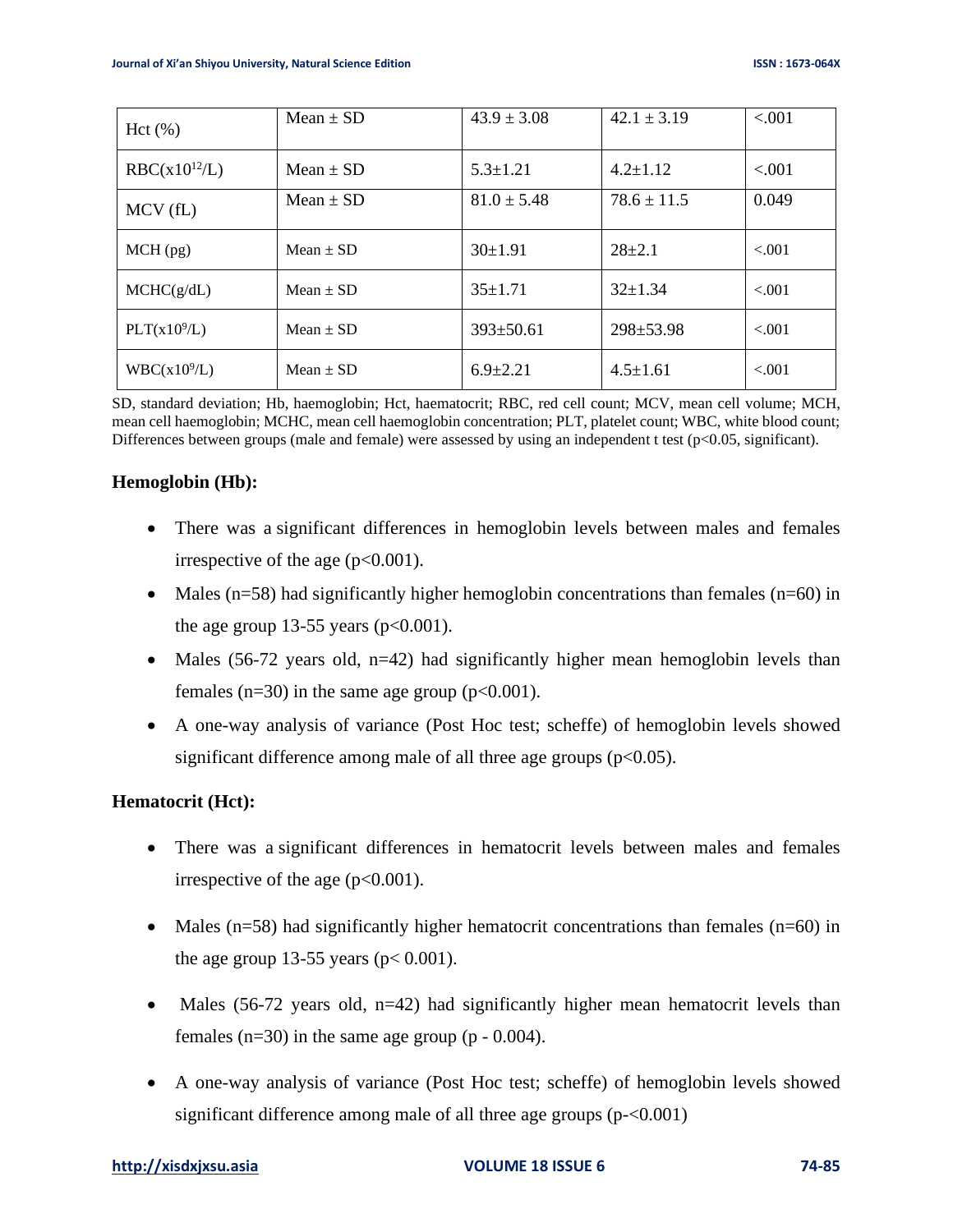#### **Mean Corpuscle Volume (MCV):**

- Significant differences in MCV levels were found between males and females (p-0.049)
- Males (n=58) in the age group 13-55 years had significantly higher MCV than females (n=60) in the same age group.
- A one-way analysis of variance (Post Hoc test; scheffe) of MCV levels showed significant difference among male of all three age groups (p-<0.001).

#### **Mean Corpuscular Hemoglobin Concentration (MCHC):**

- A group comparison of MCHC among females of all 3 age groups was done by 1- way analysis of variance (Post Hoc test; scheffe)  $(p<0.05)$  showed that there was a significant difference in levels of MCHC between the age groups,  $[F (2, 109) = 7.0, P = .001]$ .
- Specially the 4-12 years age group  $(33.0 \pm 1.4)$ , 13-55 years  $(32.0 \pm 1.0)$  and 56-72 years age group (30.1 $\pm$ 3.5) were significantly different from each other (p=.001).
- Likewise, comparison of MCHC among males of all age group showed significant difference,  $[F=2, 125) = 31.0$ , p $\leq 0.001$ ] whereas, 4-12 years age group  $(32.7 \pm 1.3)$ , 13-55 years (34.0 $\pm$ 0.9) and 56-72 years age group (30.2 $\pm$ 4.2) were significantly different from each other  $(p<0.001)$ .

#### **Red blood Cell:**

- Significant differences in Red Blood Cell was found between males and females  $(p<0.001)$
- Males (n=58) in the age group 13-55 years had significantly higher Red blood cell count than females (n=60) in the same age group.
- A one-way analysis of variance (Post Hoc test; scheffe) showed significant difference among male and female of all three age groups (p-<0.001).

### **Platelet Count:**

- Significant differences in platelet count was found between males and females  $(p<0.001)$
- Males (n=58) in the age group 13-55 years had significantly higher Platelet count than females (n=60) in the same age group.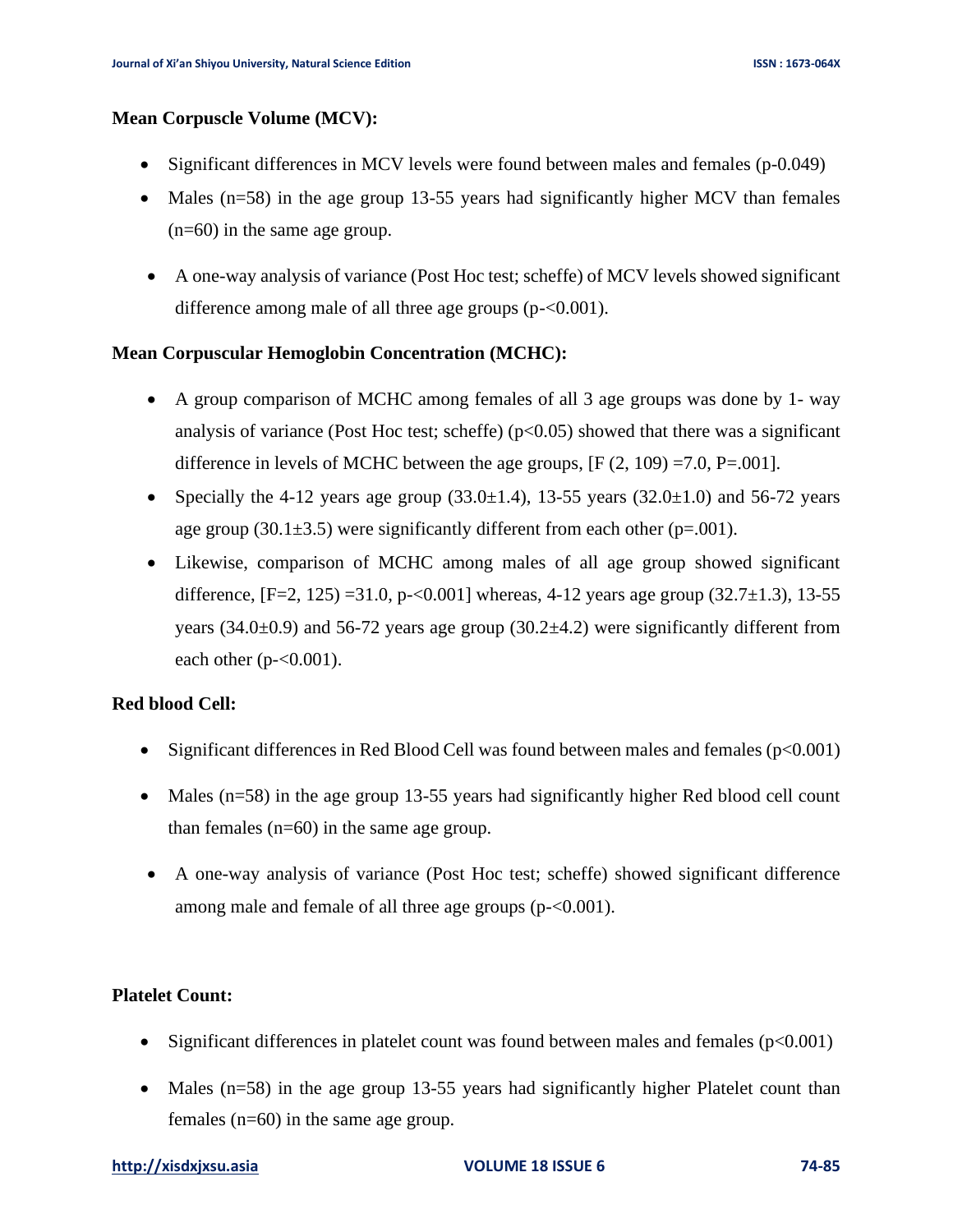• A one-way analysis of variance (Post Hoc test; scheffe) showed significant difference among male of all three age groups (p-<0.001).

### **White Blood Cell Count:**

- Significant differences in WBC count was found between males and females  $(p<0.001)$
- Males (n=58) in the age group 13-55 years had significantly higher WBC count than females (n=60) in the same age group.
- A one-way analysis of variance (Post Hoc test; scheffe) showed significant difference among males and females of all three age groups (p-<0.001).

| <b>Variable</b>            | $Mean \pm S.D$  | p-value |
|----------------------------|-----------------|---------|
| Hemoglobin                 |                 |         |
| 4-12 years<br>$\bullet$    |                 |         |
| Male                       | $13.5 \pm 0.58$ |         |
| Female                     | $13.3 \pm 0.52$ | 0.365   |
| $13-55$ years<br>$\bullet$ |                 |         |
| Male                       | $14.8 \pm 1.28$ |         |
| Female                     | $13.0 \pm 0.98$ | < 0.001 |
| 56-72 years<br>$\bullet$   |                 |         |
| Male                       | $13.9 \pm 1.53$ |         |
| Female                     | $13.2 \pm 0.75$ | < 0.001 |
| Hct(%)                     |                 |         |
| 4-12 years                 |                 |         |
| Male                       | $40.9 \pm 3.2$  |         |
| Female                     | $40.8 \pm 3.0$  | 0.961   |
| $13-55$ years<br>$\bullet$ |                 |         |
| Male                       | $45.1 \pm 3.1$  |         |
| Female                     | $40.8 \pm 2.5$  | < 0.001 |
| 56-72 years<br>$\bullet$   |                 |         |
| Male                       | $43.1 \pm 3.2$  |         |
| Female                     | $40.6 \pm 3.0$  | 0.004   |

#### **Table 3: Hematological levels by gender and age group.**

#### **[http://xisdxjxsu.asia](http://xisdxjxsu.asia/) VOLUME 18 ISSUE 6 74-85**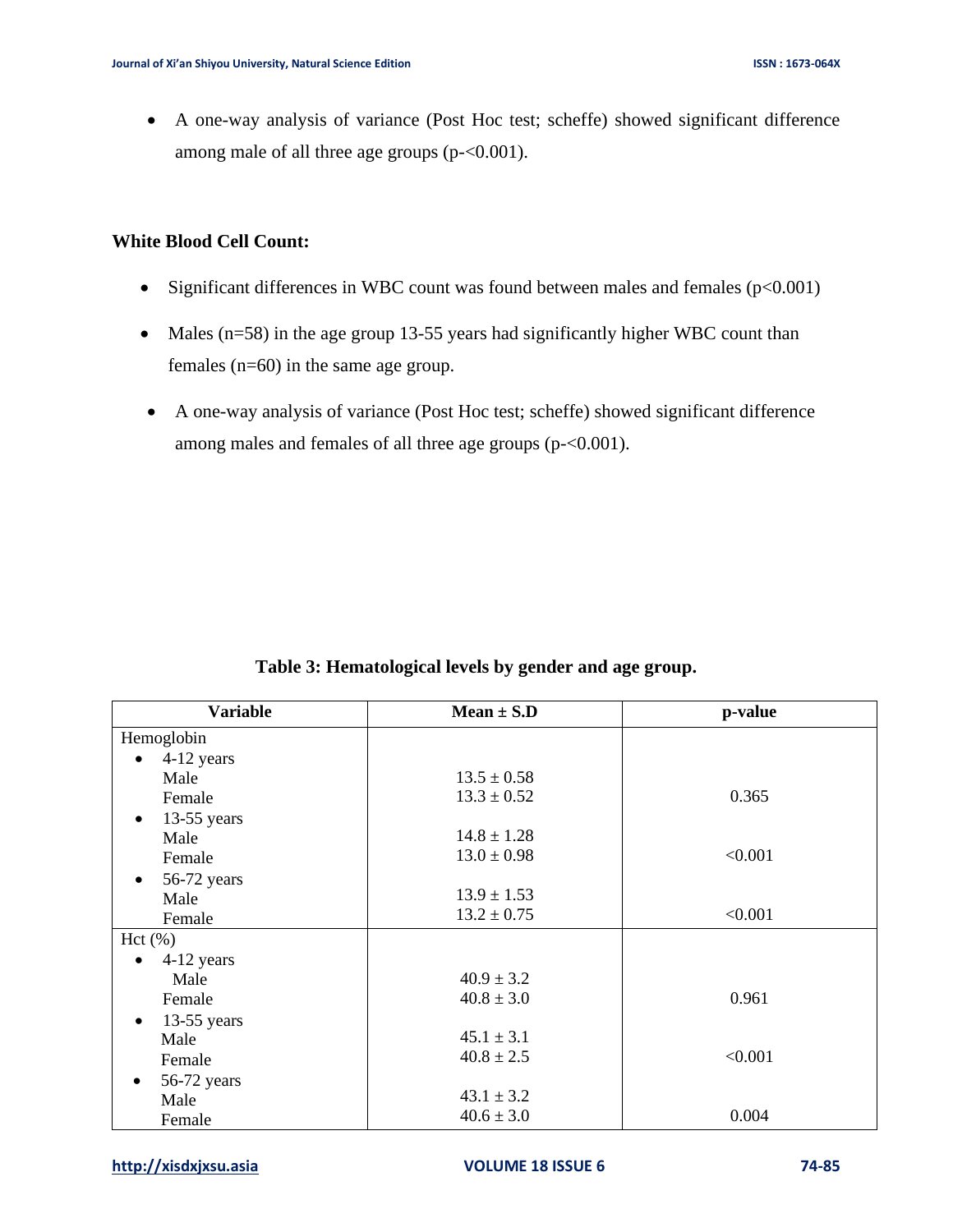| RBC $(x10^{12}/L)$       |                 |         |
|--------------------------|-----------------|---------|
| 4-12 years<br>$\bullet$  |                 |         |
| Male                     | $4.7 \pm 0.3$   | 0.6     |
| Female                   | $4.6 + 0.4$     |         |
|                          |                 |         |
| $13-55$ years<br>٠       | $5.31 \pm 0.4$  | < 0.001 |
| Male                     |                 |         |
| Female                   | $3.45 \pm 0.5$  |         |
| 56-72 years              |                 |         |
| Male                     | $4.9 \pm 0.4$   |         |
| Female                   | $4.8 \pm 0.3$   | 0.7     |
| MCV (fL)                 |                 |         |
| 4-12 years<br>$\bullet$  |                 |         |
| Male                     | $77.9 \pm 5.4$  |         |
| Female                   | $77.4 \pm 6.9$  | 0.783   |
| 13-55 years<br>$\bullet$ |                 |         |
| Male                     | $85.6 \pm 5.3$  |         |
| Female                   | $79.5 \pm 5.8$  | 0.006   |
|                          |                 |         |
| 56-72 years              | $77.2 \pm 4.9$  |         |
| Male                     | $79.6 \pm 5.1$  | 0.847   |
| Female                   |                 |         |
|                          |                 |         |
|                          |                 |         |
|                          |                 |         |
|                          |                 |         |
|                          |                 |         |
|                          | $29.09 \pm 1.0$ |         |
| MCH (pg)                 | $28.85 \pm 1.0$ | 0.5     |
| 4-12 years               |                 |         |
| Male                     |                 |         |
| Female                   | $30.9 \pm 1.5$  |         |
| 13-55 years<br>$\bullet$ | $25.3 \pm 1.6$  | < 0.001 |
| Male                     |                 |         |
| Female                   |                 |         |
| 56-72 years              |                 |         |
| Male                     | $29.1 \pm 1.2$  | $0.8\,$ |
| Female                   | $28.4 \pm 1.1$  |         |
|                          |                 |         |
| MCHC(g/dl)               |                 |         |
| 4-12 years               |                 |         |
| Male                     | $33.1 \pm 1.3$  | 0.7     |
| Female                   | $32.1 \pm 1.2$  |         |
| 13-55 years              |                 |         |
| Male                     | $34.0 \pm 0.9$  | < 0.001 |
| Female                   | $32.0 \pm 1.0$  |         |
| 56-72 years              |                 |         |
| Male                     | $31.6 \pm 3.6$  | 0.8     |
|                          | $30.3 + 4.2$    |         |
| Female                   |                 |         |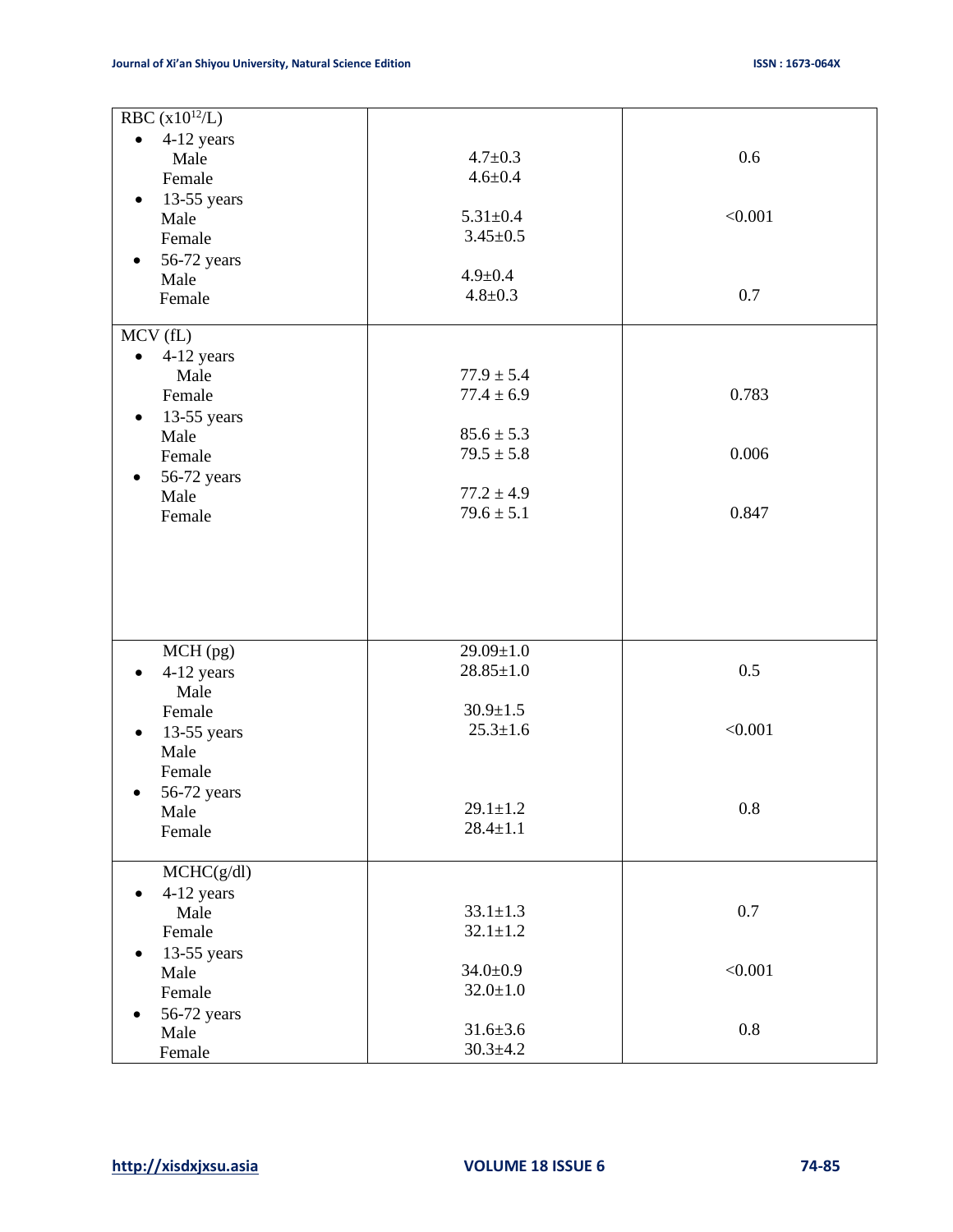| PLT(x10 <sup>9</sup> /L)   |                  |         |
|----------------------------|------------------|---------|
| 4-12 years<br>$\bullet$    |                  |         |
| Male                       | $290.2 \pm 50.2$ | 0.6     |
| Female                     | 279.7±48.80      |         |
| $13-55$ years<br>$\bullet$ |                  |         |
| Male                       | $393.2 \pm 69.1$ | < 0.001 |
| Female                     | $158.8 \pm 10.7$ |         |
| 56-72 years<br>$\bullet$   |                  |         |
| Male                       | $168.3 \pm 15.9$ | 0.9     |
| Female<br>$\bullet$        | $167.2 \pm 16.8$ |         |
|                            |                  |         |
| WBC $(x10^9/L)$            |                  |         |
| 4-12 years<br>$\bullet$    |                  |         |
| Male                       | $5.6 \pm 0.7$    | 0.4     |
| Female                     | $5.3 \pm 0.8$    |         |
| $13-55$ years<br>$\bullet$ |                  |         |
| Male                       | $6.6 \pm 0.5$    |         |
| Female                     | $4.6 \pm 0.5$    | < 0.001 |
| 56-72 years<br>$\bullet$   |                  |         |
| Male                       | $6.1 \pm 1.4$    |         |
| Female                     | $5.7 \pm 1.3$    | 0.4     |
|                            |                  |         |

# **DISCUSSION:**

In terms of hematological value, the current study reported Hb, Hct, RBC, MCV, MCH, MCHC, WBC and Platelet levels for healthy people in Karachi's Gadap region. In our study, males had comparatively higher Hb levels than females across all age groups. One survey found that male participants had higher Hb values than female participants from the age of 12 to 90 years in an Indian population [\(Yandamuri and Yandamuri, 2013\)](#page-11-2). The gender discrepancy in the hemoglobin levels is believed to be caused by a direct stimulating effect of androgen in the bone marrow in relationship with erythropoietin in males, a stimulatory effect of androgen on erythropoietin producing in the kidney, and an inhibitory action of estrogen on the bone marrow in females [\(Murphy, 2014\)](#page-10-7).

**[http://xisdxjxsu.asia](http://xisdxjxsu.asia/) VOLUME 18 ISSUE 6 74-85** The hematocrit levels was significantly higher than females in the current study, which again was correlated with elevated androgens levels in men, that enables erythropoiesis, but genetic variations in the erythropoietin gene and its receptor have also been identified [\(Zeng et al., 2001\)](#page-11-3). Furthermore, women of reproductive age experience menstrual blood losses, which have been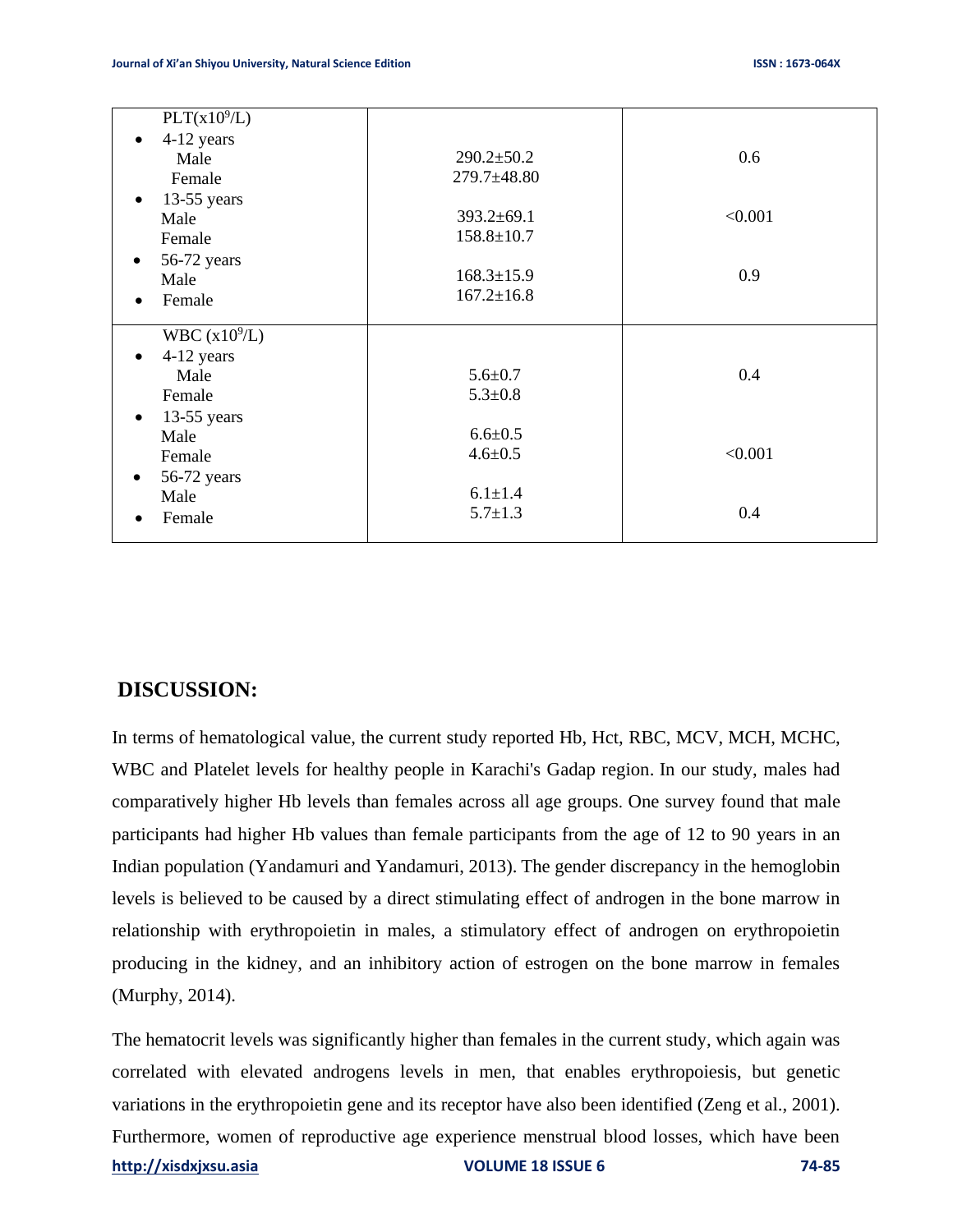shown to lower hematocrit [\(Grau et al., 2018\)](#page-10-8). The difference between the sexes can also be explained by body weight and dietary habits.

The count of RBC and the levels Hb, and Hct parameters decreased slightly with age from young to old age in male subjects. This decrease could be due to the gradual loss of androgens, which stimulate increased production of erythrocytes [\(Cui et al., 2003,](#page-10-9) [Paul et al., 2012\)](#page-11-4). In contrast, RBC, Hb, and Hct values increased slightly with age in females [\(Siebers and Carter, 1991\)](#page-11-5). The same results were observed in North American populations [\(van Assendeift\)](#page-11-6). In addition, the RBC, Hb, and Hct values were higher in males than in females at all ages due to chronic menstrual blood loss in females and a higher androgen level in males.

The overall and extreme age group in this study showed no statistically significant difference in MCV levels between male and females. These findings are consistent with those of other studies conducted in Africa [\(Isa et al., 2012,](#page-10-10) [Yalew et al., 2016\)](#page-11-7).

This study discovered that males had higher levels of RBC, MCV, and MCHC than females, which is consistent with previous reports from other African countries [\(Dosoo et al., 2012,](#page-10-11) [Pertierra et](#page-11-8)  [al., 2017,](#page-11-8) [Everett, 2013\)](#page-10-12). Similarly, the study by et al found that males had higher levels of hemoglobin, MCV, HCT, and MCH than females, but there was no significant difference was evaluated [\(Sahoo et al., 2015\)](#page-11-9).

An importance and variation among both genders in the CBC levels will help recognize hundreds of conditions, disorders, and infections by using a small amount of blood. It enables to keep track of health, screen for disease, and treatment.

### **CONCLUSION:**

In the healthy population, hemoglobin, and hematocrit levels differed significantly by gender. All the evaluated hematological analytes were found to be higher in males. These values will be useful in interpreting change and gender-based influence of hematological parameters in our patients' management as well as for research purposes.

### **LIMITATIONS**:

There were some limitations to the study. The study participants were chosen based on their willingness to participation in the research, which is a significant limitation. Because the participants are mostly from one region of Karachi, the results obtained from this study may not

#### **[http://xisdxjxsu.asia](http://xisdxjxsu.asia/) VOLUME 18 ISSUE 6 74-85**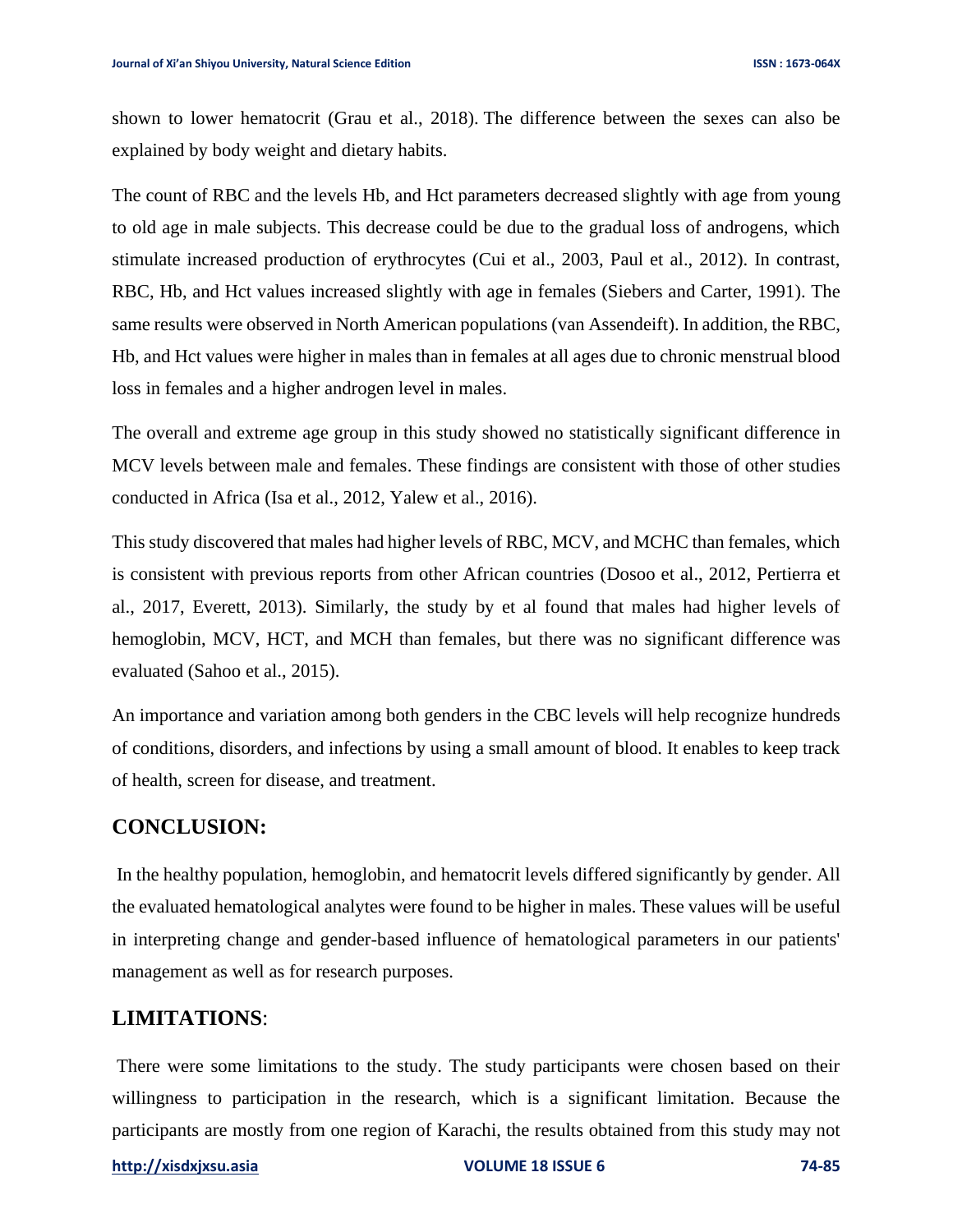be generalizable to the entire adult population. Furthermore, it was not possible to screen for all medical conditions that could have an impact on the results.

#### **Conflicts of interest:**

There was no conflict of interest among the authors.

# **REFERENCES:**

- <span id="page-10-3"></span>AL-JAFAR, H. 2016. Provisional Study of Kuwait Adult Hematology Reference Range. *J Hematol Thromb,* 2**,** 4.
- <span id="page-10-6"></span>AL QOUZI, A., AL SALAMAH, A., AL RASHEED, R., AL MUSALAM, A., AL KHAIRY, K., KHEIR, O., AL AJAJI, S. & HAJEER, A. H. 2002. Immunophenotyping of peripheral blood lymphocytes in Saudi men. *Clinical and Vaccine Immunology,* 9**,** 279-281.
- <span id="page-10-1"></span>BAIN, B. J. 1996. Ethnic and sex differences in the total and differential white cell count and platelet count. *Journal of clinical pathology,* 49**,** 664-666.
- <span id="page-10-2"></span>BIINO, G., BALDUINI, C. L., CASULA, L., CAVALLO, P., VACCARGIU, S., PARRACCIANI, D., SERRA, D., PORTAS, L., MURGIA, F. & PIRASTU, M. 2011. Analysis of 12,517 inhabitants of a Sardinian geographic isolate reveals that predispositions to thrombocytopenia and thrombocytosis are inherited traits. *Haematologica,* 96**,** 96.
- <span id="page-10-9"></span>CUI, Y.-G., TONG, J.-S., PAN, Q.-Q., DI, F.-S., JIA, Y., FENG, T., LIU, Y., WANG, X.-H. & ZHANG, G.-Y. 2003. Effect of androgen on erythropoietin in patients with hypogonadism. *Zhonghua nan ke xue= National Journal of Andrology,* 9**,** 248-251.
- <span id="page-10-11"></span>DOSOO, D. K., KAYAN, K., ADU-GYASI, D., KWARA, E., OCRAN, J., OSEI-KWAKYE, K., MAHAMA, E., AMENGA-ETEGO, S., BILSON, P. & ASANTE, K. P. 2012. Haematological and biochemical reference values for healthy adults in the middle belt of Ghana. *PloS one,* 7**,** e36308.
- <span id="page-10-12"></span>EVERETT, J. A. 2013. The 12 item social and economic conservatism scale (SECS). *PloS one,* 8**,** e82131.
- <span id="page-10-8"></span>GRAU, M., CREMER, J. M., SCHMEICHEL, S., KUNKEL, M. & BLOCH, W. 2018. Comparisons of blood parameters, red blood cell deformability and circulating nitric oxide between males and females considering hormonal contraception: a longitudinal gender study. *Frontiers in Physiology***,** 1835.
- <span id="page-10-0"></span>HOU, L., LLOYD-JONES, D. M., NING, H., HUFFMAN, M. D., FORNAGE, M., HE, K., ZHANG, X., JACOBS, D. R., GOFF, D. C. & SIDNEY, S. 2013. White blood cell count in young adulthood and coronary artery calcification in early middle age: coronary artery risk development in young adults (CARDIA) study. *European journal of epidemiology,* 28**,** 735-742.
- <span id="page-10-10"></span>ISA, A., HASSAN, A., GARBA, Y. & IJEI, I. 2012. Reference ranges of some haematological parameters in healthy northern Nigerian adults. *Jos Journal of Medicine,* 6**,** 10-15.
- <span id="page-10-4"></span>KAUR, S., KHAN, S. & NIGAM, A. 2014. Hematological profile and pregnancy: a review. *Int J Adv Med,* 1**,** 68-70.
- <span id="page-10-5"></span>MINE, M., MAKHAOLA, K., KAMHUKAMWE, C., MTONI, I., MOYO, S., NOVITSKY, V., ASMELASH, A., MOLEFHABANGWE, S. K., WOLDEGABRIEL, E. & MOTHOWAENG, G. 2012. Immunohaematological reference values for HIV-negative healthy adults in Botswana. *African journal of laboratory medicine,* 1**,** 1-7.
- <span id="page-10-7"></span>MURPHY, W. G. 2014. The sex difference in haemoglobin levels in adults—mechanisms, causes, and consequences. *Blood reviews,* 28**,** 41-47.